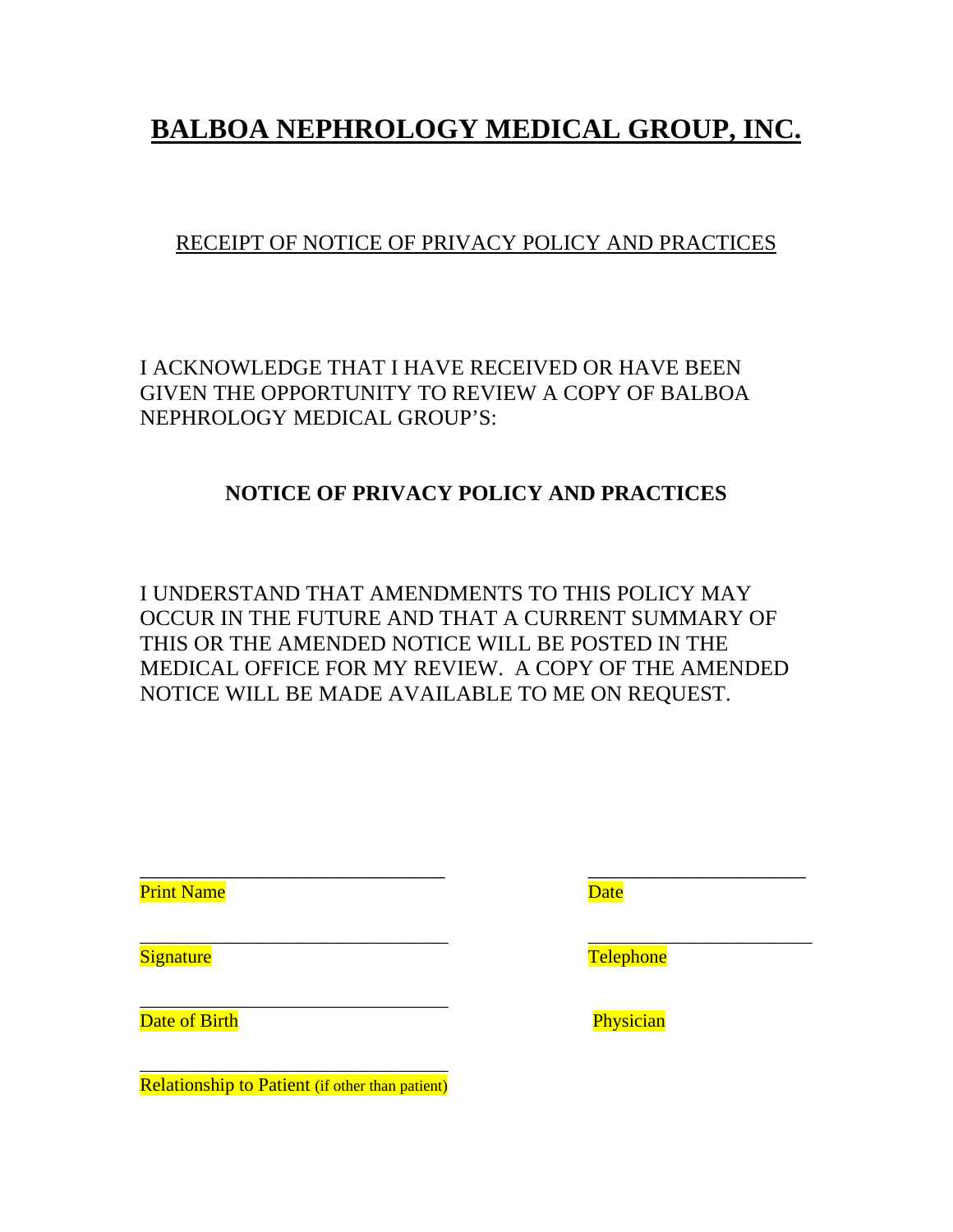

**Financial Policy** 

#### **PATIENT NAME (PRINT)**

## **PATIENT ELIGIBILITY WAIVER & FINANCIAL RESPONSIBILITY FORM**

The purpose of this form is to help our patients understand about medical insurance, eligibility, coverage, our office policy and medical services.

It must be understood that:

- o Our Business Office will bill your primary & secondary insurance carrier.
- o If you do not have insurance, payment is due at the time of service.
- o We render our services on the basis that insurance companies may or may not pay for all, or a portion of our charges.
- o Authorizations for medical treatment from your insurance company/doctor do not guarantee full payment for the service.
- o Not all insurance companies/third party payors pay for all services, each policy has its own particular stipulations regarding covered services, or amount of coverage.
- o All insurance companies state that verification of coverage is not a guarantee of coverage or payment. Actual benefits are determined by your insurance company after a claim is received.
- o Patients are personally responsible for Knowing and Understanding their own **Insurance Policy, Eligibility and Coverage.**
- o Patients are responsible for payment of outstanding Deductibles and Co-insurance amounts at time of service. Co-payments will be collected at the time of service.
- o Patients are financially responsible for payments of all non-authorized procedures and non-covered services.
- o Changes in insurance coverage must be reported to our staff promptly to avoid financial responsibility.

The Patient or Patient's Legal Representative hereby acknowledges that he/she is Eligible for Health Insurance Benefits and Coverage. That in the event of ineligibility for coverage of plan benefits, as well as all non-authorized procedures and non-covered services, he/she understands and agrees to be fully financially responsible for payment of all costs incurred during the delivery of health services, and agrees to pay all charges to the Physician accordingly.

**Signature of Patient or Guardian** 

**Date**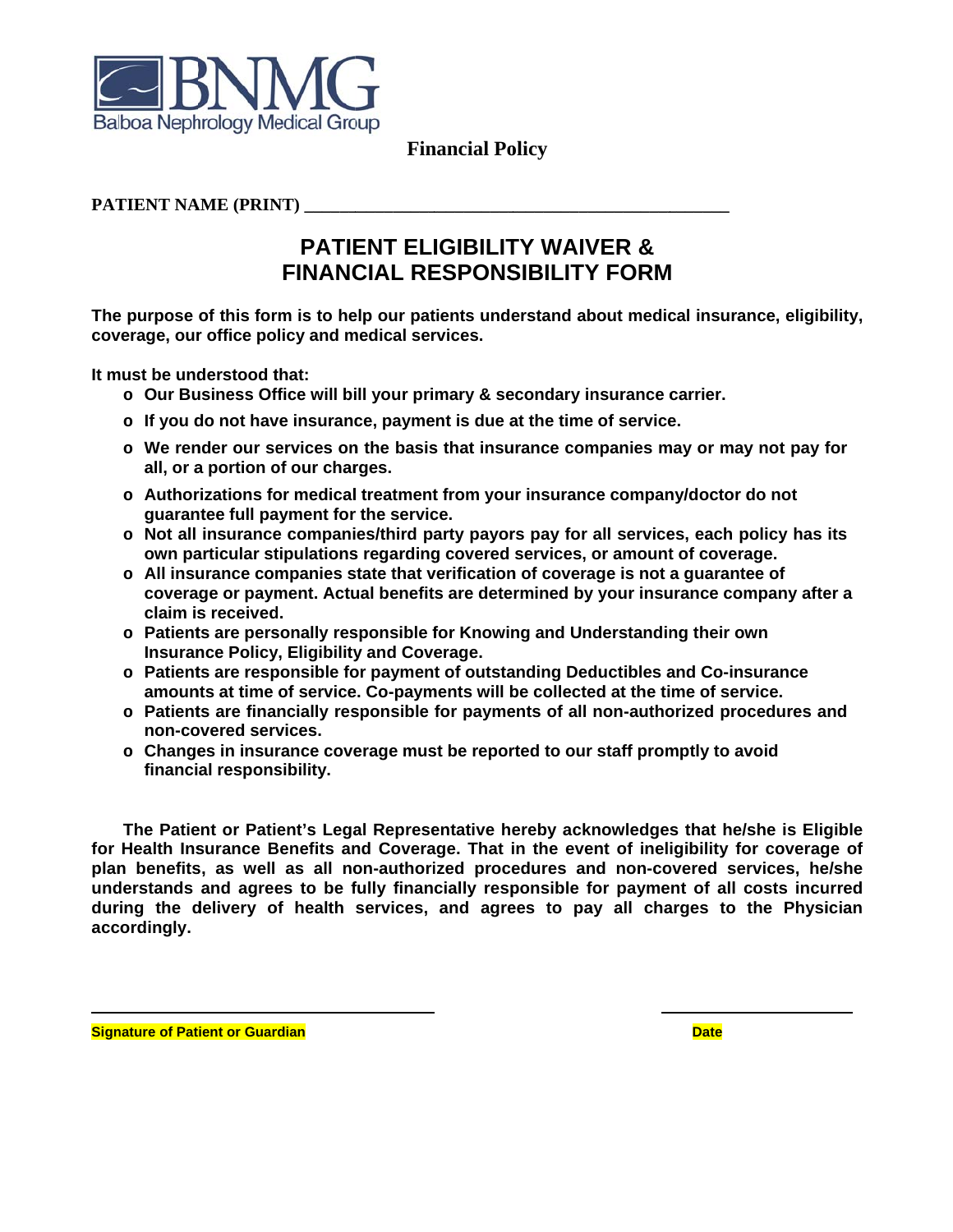| DO NOT<br><b>STAPLE</b>                                                                                                                                                           |                                                                                                                                                                                                                                                                |  |
|-----------------------------------------------------------------------------------------------------------------------------------------------------------------------------------|----------------------------------------------------------------------------------------------------------------------------------------------------------------------------------------------------------------------------------------------------------------|--|
| IN THIS<br>AREA                                                                                                                                                                   |                                                                                                                                                                                                                                                                |  |
| <b>PICA</b>                                                                                                                                                                       | <b>HEALTH INSURANCE CLAIM FORM</b><br><b>PICA</b>                                                                                                                                                                                                              |  |
| MEDICARE<br>MEDICAID<br><b>CHAMPLIS</b><br>CHAMPVA<br>(Medicaid #)<br>(Sponsor's SSN)<br>(VA File #)<br>(Medicare #)                                                              | OTHER 14 INSURED'S ID NUMBER<br>(FOR PROGRAM IN ITEM 1)<br>GROUP<br>HEALTH PLAN<br>EECA<br>BLK LUNG<br>(SSN or ID)<br>(SSN)<br>(ID)                                                                                                                            |  |
| 2. PATIENT'S NAME (Last Name, First Name, Middle Initial)                                                                                                                         | <b>3. PATIENT'S BIRTH DATE</b><br>1. INSURED'S NAME (Last Name, First Name, Middle Initial)<br><b>SEX</b><br><b>MM</b><br>DD.<br>$+YY$<br>F<br>M                                                                                                               |  |
| 5. PATIENT'S ADDRESS (No., Street)                                                                                                                                                | 6. PATIENT RELATIONSHIP TO INSURED<br>7. INSURED'S ADDRESS (No., Street)                                                                                                                                                                                       |  |
| <b>CITY</b><br><b>STATE</b>                                                                                                                                                       | Self<br>Child<br>Spouse<br>Other<br>8. PATIENT STATUS<br><b>CITY</b><br><b>STATE</b>                                                                                                                                                                           |  |
|                                                                                                                                                                                   | Single<br>Married<br>Other                                                                                                                                                                                                                                     |  |
| ZIP CODE<br>TELEPHONE (Include Area Code)                                                                                                                                         | ZIP CODE<br>TELEPHONE (INCLUDE AREA CODE)<br>Full-Time<br>Part-Timer<br>Employed <sub>r</sub>                                                                                                                                                                  |  |
| 9. OTHER INSURED'S NAME (Last Name, First Name, Middle Initial)                                                                                                                   | Student<br>Student<br>10. IS PATIENT'S CONDITION RELATED TO:<br>11. INSURED'S POLICY GROUP OR FECA NUMBER                                                                                                                                                      |  |
| a. OTHER INSURED'S POLICY OR GROUP NUMBER                                                                                                                                         | a. EMPLOYMENT? (CURRENT OR PREVIOUS)<br>a. INSURED'S DATE OF BIRTH                                                                                                                                                                                             |  |
|                                                                                                                                                                                   | <b>SEX</b><br>МM<br>DD YY<br>F<br>YES<br>м                                                                                                                                                                                                                     |  |
| b. OTHER INSURED'S DATE OF BIRTH<br><b>SEX</b><br>MM DD YY                                                                                                                        | b. AUTO ACCIDENT?<br>PLACE (State)<br>b. EMPLOYER'S NAME OR SCHOOL NAME<br>YES<br>NO                                                                                                                                                                           |  |
| c. EMPLOYER'S NAME OR SCHOOL NAME                                                                                                                                                 | c. OTHER ACCIDENT?<br>c. INSURANCE PLAN NAME OR PROGRAM NAME                                                                                                                                                                                                   |  |
|                                                                                                                                                                                   | YES<br>NΟ<br>10d. RESERVED FOR LOCAL USE                                                                                                                                                                                                                       |  |
| d. INSURANCE PLAN NAME OR PROGRAM NAME                                                                                                                                            | d. IS THERE ANOTHER HEALTH BENEFIT PLAN?<br><b>YES</b><br><b>NO</b><br>If yes, return to and complete item 9 a-d.                                                                                                                                              |  |
| <b>READ BACK OF FORM BEFORE COMPLETING &amp; SIGNING THIS FORM.</b><br>12. PATIENT'S OR AUTHORIZED PERSON'S SIGNATURE I authorize the release of any medical or other information | 13. INSURED'S OR AUTHORIZED PERSON'S SIGNATURE I authorize<br>payment of medical benefits to the undersigned physician or supplier for                                                                                                                         |  |
| necessary to process this claim. I also request payment of government benefits either to myself or to the party who<br>accepts assignment below.                                  | services described below.                                                                                                                                                                                                                                      |  |
| SIGNED <sub>_</sub>                                                                                                                                                               | <b>DATE <i>CONTRACTE DATE</i></b><br>SIGNED                                                                                                                                                                                                                    |  |
| <b>ILLNESS (First symptom) OR</b><br>14. DATE OF CURRENT:<br>MM <sub>I</sub><br>$DD + YY$<br><b>INJURY (Accident) OR</b><br>PREGNANCY(LMP)                                        | 15. IF PATIENT HAS HAD SAME OR SIMILAR ILLNESS.<br>16. DATES PATIENT UNABLE TO WORK IN CURRENT OCCUPATION<br><b>MM</b><br>$\overline{1}$ DD<br>GIVE FIRST DATE MM  <br>DD<br>DD 1<br>YY.<br>∣ YY<br>MM<br>YY.<br><b>FROM</b><br>TO                             |  |
| 17. NAME OF REFERRING PHYSICIAN OR OTHER SOURCE                                                                                                                                   | 18. HOSPITALIZATION DATES RELATED TO CURRENT SERVICES<br>17a. I.D. NUMBER OF REFERRING PHYSICIAN<br>MМ<br>DD<br>DD<br>YY.<br>⊢YY ⊦<br>мм                                                                                                                       |  |
| 19. RESERVED FOR LOCAL USE                                                                                                                                                        | <b>FROM</b><br>TO<br>\$ CHARGES<br>20. OUTSIDE LAB?                                                                                                                                                                                                            |  |
| 21. DIAGNOSIS OR NATURE OF ILLNESS OR INJURY. (RELATE ITEMS 1,2,3 OR 4 TO ITEM 24E BY LINE) -                                                                                     | N <sub>O</sub><br>YES                                                                                                                                                                                                                                          |  |
|                                                                                                                                                                                   | 22. MEDICAID RESUBMISSION<br>ORIGINAL REF. NO.                                                                                                                                                                                                                 |  |
| 1.1                                                                                                                                                                               | 23. PRIOR AUTHORIZATION NUMBER                                                                                                                                                                                                                                 |  |
| 2.<br>24.<br>B<br>C                                                                                                                                                               | E.<br>F<br>G<br>H<br>Κ<br>J                                                                                                                                                                                                                                    |  |
| Place<br>Type<br>From E(S) OF SERVICE <sub>To</sub><br>0f<br>of<br><b>DD</b><br>YY Service Service<br>CPT/HCPCS<br>MМ<br><b>DD</b><br>МM<br>YY                                    | <b>DAYS EPSDT</b><br>PROCEDURES, SERVICES, OR SUPPLIES<br><b>RESERVED FOR</b><br><b>DIAGNOSIS</b><br>OR   Family<br>(Explain Unusual Circumstances)<br><b>EMG</b><br>COB<br><b>\$ CHARGES</b><br><b>LOCAL USE</b><br>CODE<br>UNITS <br>Plan<br><b>MODIFIER</b> |  |
|                                                                                                                                                                                   | <u>/our signature gives Balboa Nephrology Medical Group,</u><br><b>INC</b>                                                                                                                                                                                     |  |
|                                                                                                                                                                                   |                                                                                                                                                                                                                                                                |  |
|                                                                                                                                                                                   | permission to bill your insurance company for as long as you                                                                                                                                                                                                   |  |
|                                                                                                                                                                                   | are a Patient in this office. To withdraw your permission                                                                                                                                                                                                      |  |
|                                                                                                                                                                                   | <u>please submit your request in writing. Thank you.</u>                                                                                                                                                                                                       |  |
|                                                                                                                                                                                   |                                                                                                                                                                                                                                                                |  |
|                                                                                                                                                                                   |                                                                                                                                                                                                                                                                |  |
|                                                                                                                                                                                   |                                                                                                                                                                                                                                                                |  |
| 25. FEDERAL TAX I.D. NUMBER<br><b>SSN EIN</b><br>26. PATIENT'S ACCOUNT NO.                                                                                                        | 27. ACCEPT ASSIGNMENT?<br>(For govt. claims, see back)<br>28. TOTAL CHARGE<br>29. AMOUNT PAID<br>30. BALANCE DUE<br><b>YES</b><br>\$<br>\$<br>\$<br>NO                                                                                                         |  |
| 31. SIGNATURE OF PHYSICIAN OR SUPPLIER<br>INCLUDING DEGREES OR CREDENTIALS                                                                                                        | 32. NAME AND ADDRESS OF FACILITY WHERE SERVICES WERE<br>33. PHYSICIAN'S, SUPPLIER'S BILLING NAME, ADDRESS, ZIP CODE<br>RENDERED (If other than home or office)<br>& PHONE #                                                                                    |  |
|                                                                                                                                                                                   |                                                                                                                                                                                                                                                                |  |
| (I certify that the statements on the reverse<br>apply to this bill and are made a part thereof.)                                                                                 |                                                                                                                                                                                                                                                                |  |